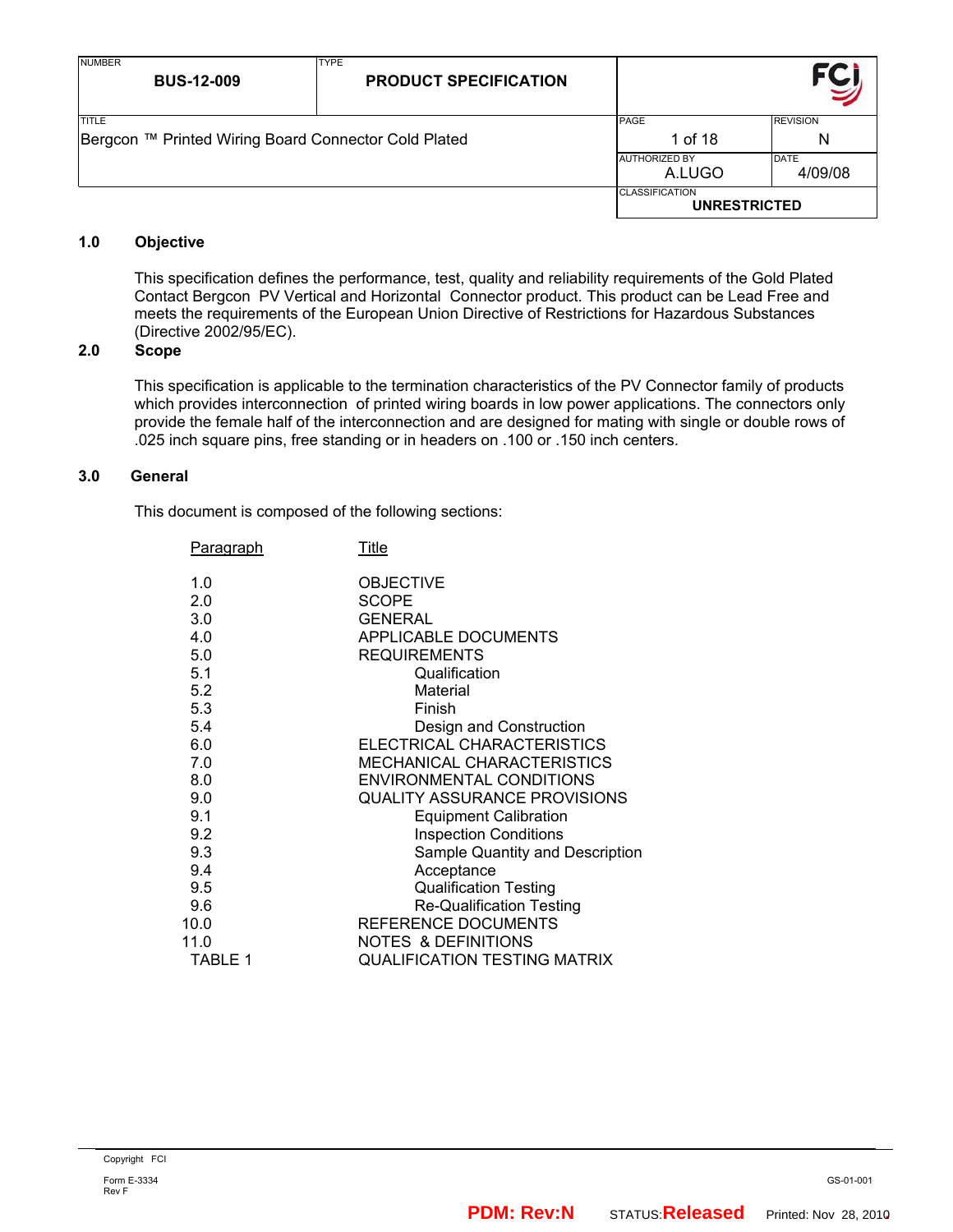| <b>NUMBER</b><br><b>BUS-12-009</b>                   | <b>TYPE</b><br><b>PRODUCT SPECIFICATION</b> |                                              |                 |
|------------------------------------------------------|---------------------------------------------|----------------------------------------------|-----------------|
| <b>TITLE</b>                                         |                                             | <b>PAGE</b>                                  | <b>REVISION</b> |
| Bergcon ™ Printed Wiring Board Connector Cold Plated |                                             | 2 of 18                                      | N               |
|                                                      |                                             | <b>AUTHORIZED BY</b>                         | <b>DATE</b>     |
|                                                      |                                             | A.LUGO                                       | 4/09/08         |
|                                                      |                                             | <b>CLASSIFICATION</b><br><b>UNRESTRICTED</b> |                 |

#### **4.0 Applicable Documents**

- 4.1 Specifications- N/A
- 4.2 Military Standards

MIL-STD-202 Test methods for electronic and electrical component parts. MIL-STD-275 Printed Wiring for Electronic Equipment MIL-M-14- Molding Plastic and Molded Plastic Parts, Thermosettings MIL-F-14256 Flux, Soldering , Liquid (Rosin Base)**,** Activated MIL-M-20693 Plastic Molding Material, Polyamide (Nylon) MIL-M-24519 Molding Plastics, Polyester , Thermoplastic MIL-G-45204 Gold Plating, Electro deposited MIL-C-45662 Calibration System Requirements MIL-F-55110 Printed Wiring Boards

#### 4.3 Federal Specifications

QQ-N-290 Nickel Plating (Electro deposited)

QQ-S-571 Solder: Lead Alloy, and Tin Lead Alloy and Tin Alloy; Flux Cored Ribbon and Wire and Solid Form.

QQ-B-613 Brass, Leaded and Non Leaded

#### 4.4 Other Standards and Specifications

- 4.4.1 UL94- Test for Flammability of Plastic Materials.
- 4.4.2 EIA 364 Electrical Connector/Socket Test Procedures Including Environmental Classifications.
- 4.4.3 ASTM B –122 Copper Nickel –Tin Alloy, Copper-Nickel –Zinc Alloy (Nickel Silver), and Copper-Nickel Alloy Plate, Sheet, Strip and Rolled Bar. ASTM B-194 Copper-Beryllium Alloy Plate, Sheet, Strip and Rolled Bar
- 4.4.4 ANSI-J-002 Test condition A

#### 4.5 FCI Specifications

4.5.1 BUS-02-055 Plastic Resin Selection BUS-02-056 Metal Selection BUS-02-057 Plating Selection Guidelines BUS-03-302 Sulfide Vapor Test BUS-03-405 Insertion / Withdrawal Force Measurement BUS-03-601 Current Rating / 30 Deg. C Temperature Rise BUS-19-122 Solder Joint Reliability Test procedure for Surface Mount Connectors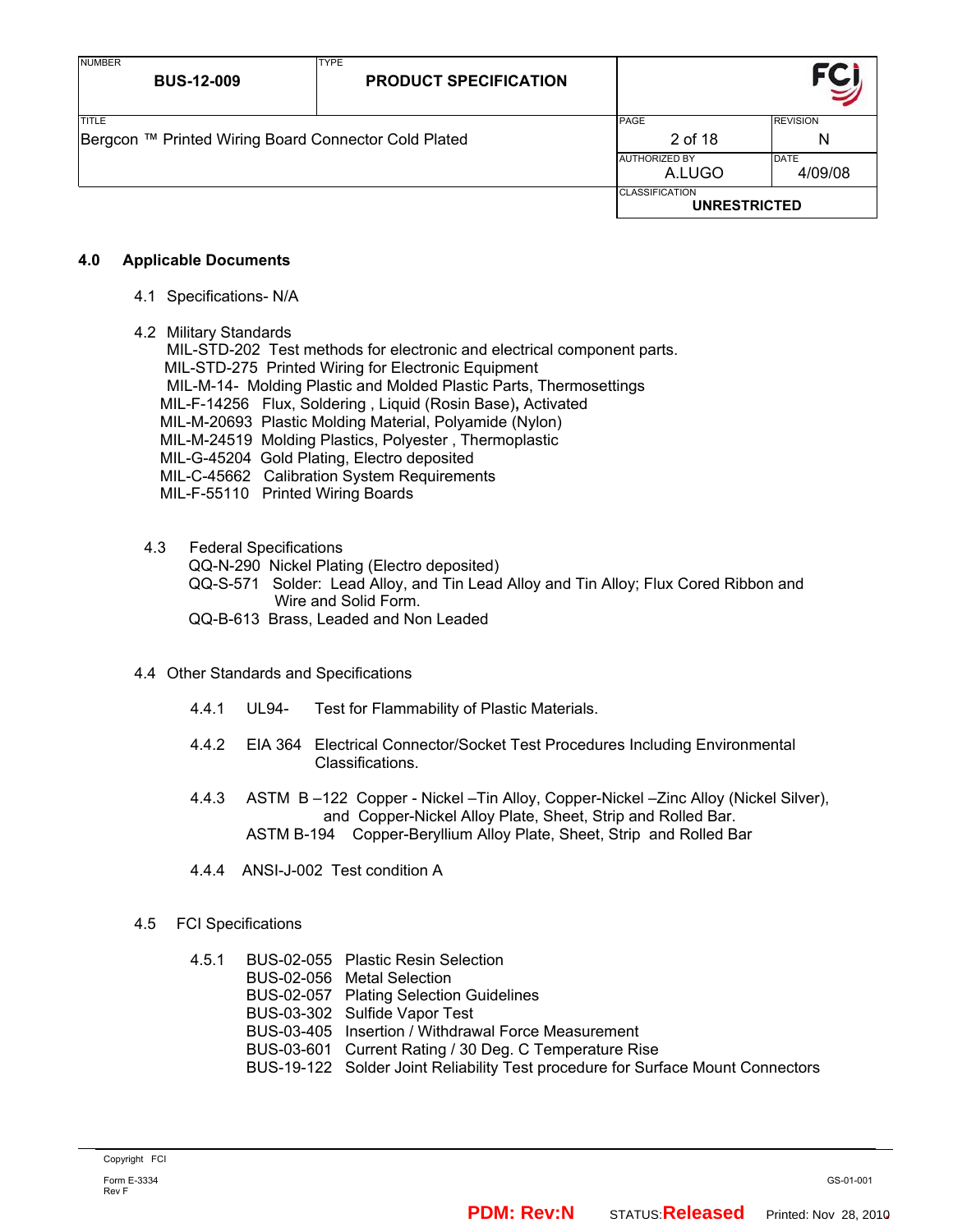| <b>NUMBER</b><br><b>BUS-12-009</b>                   | <b>TYPE</b><br><b>PRODUCT SPECIFICATION</b> |                                              |                 |
|------------------------------------------------------|---------------------------------------------|----------------------------------------------|-----------------|
| <b>TITLE</b>                                         |                                             | PAGE                                         | <b>REVISION</b> |
| Bergcon ™ Printed Wiring Board Connector Cold Plated |                                             | 3 of 18                                      | N               |
|                                                      |                                             | <b>JAUTHORIZED BY</b>                        | <b>DATE</b>     |
|                                                      |                                             | A.LUGO                                       | 4/09/08         |
|                                                      |                                             | <b>CLASSIFICATION</b><br><b>UNRESTRICTED</b> |                 |

## 4.6 FCI Lab Reports - Supporting Data

ZA5-2625 Lead Free Plating investigation

#### **5.0 Requirements**

#### 5.1 Qualification

Connectors furnished under this specification shall be capable of meeting the qualification test requirements specified herein.

#### 5.2 Material

The material for each component shall be as specified herein or equivalent. Reference BUS-02- 055; BUS-02-056.

#### Metalic Parts:

- 5.2.1 Contact Body: The body shall be one-half hard (H01) brass alloy UNS C26000 in accordance with QQ-B-613, or quarter hard ( H01 Temper ) Copper-Nickel-Tin alloy UNS C72500 in accordance with ASTM B-122.
- 5.2.2 Contact Spring: The spring shall be ( TH02 Temper ) heat-treated beryllium copper alloy UNS 17200 in accordance with ASTM B-194.

Insulator Housing :

All housing material shall be rated flame retardant 94V-1 or better in accordance with UL-94.

- 5.2.3 The housing shall be glass filled Nylon ( Type 6-6 ) in accordance with MIL-M-20693, or,
- 5.2.4 The housing shall be filled diayll phthalate in accordance with MIL-M-14, Type SDGF or
- 5.2.5 The housing shall be glass filled polyester ( Type GPT-15F or GPT-30 F ) in accordance with MIL-M-24519, or
- 5.2.6 The housing shall be filled phenolic in accordance with MIL-M-14, Type MFH, or
- 5.2.7 The housing shall be glass filled PPS Type GST-40 F in accordance with MIL-M-24519B9 (EC), or
- 5.2.8 The housing shall be 45% glass filled High Temperature Nylon ( PPA ).

Other Plastic:

- 5.2.9 Insulator Bar ( Optional ): The bar shall be unfilled Nylon in accordance with MIL-M- 20693, Composition A, Type 1
- 5.3 Finish : The finish for applicable components shall be as specified herein or equivalent. Reference BUS- 02-057.
	- 5.3.1 Contact Body : The body shall be plated in the contact area with 15 micro-inches (minimum) (150-200 Knoop Hardness) gold per MIL-G-45204, Type II, Grade C over 50 micro-inches (minimum) nickel per QQ-N-290, Class 3, or
	- 5.3.2 The body shall be plated in the contact area with 30 micro-inches (minimum) gold per MIL-G-45204, Type II, Grade C over 50 micro-inches (minimum) nickel per QQ-N-290, Class 2, or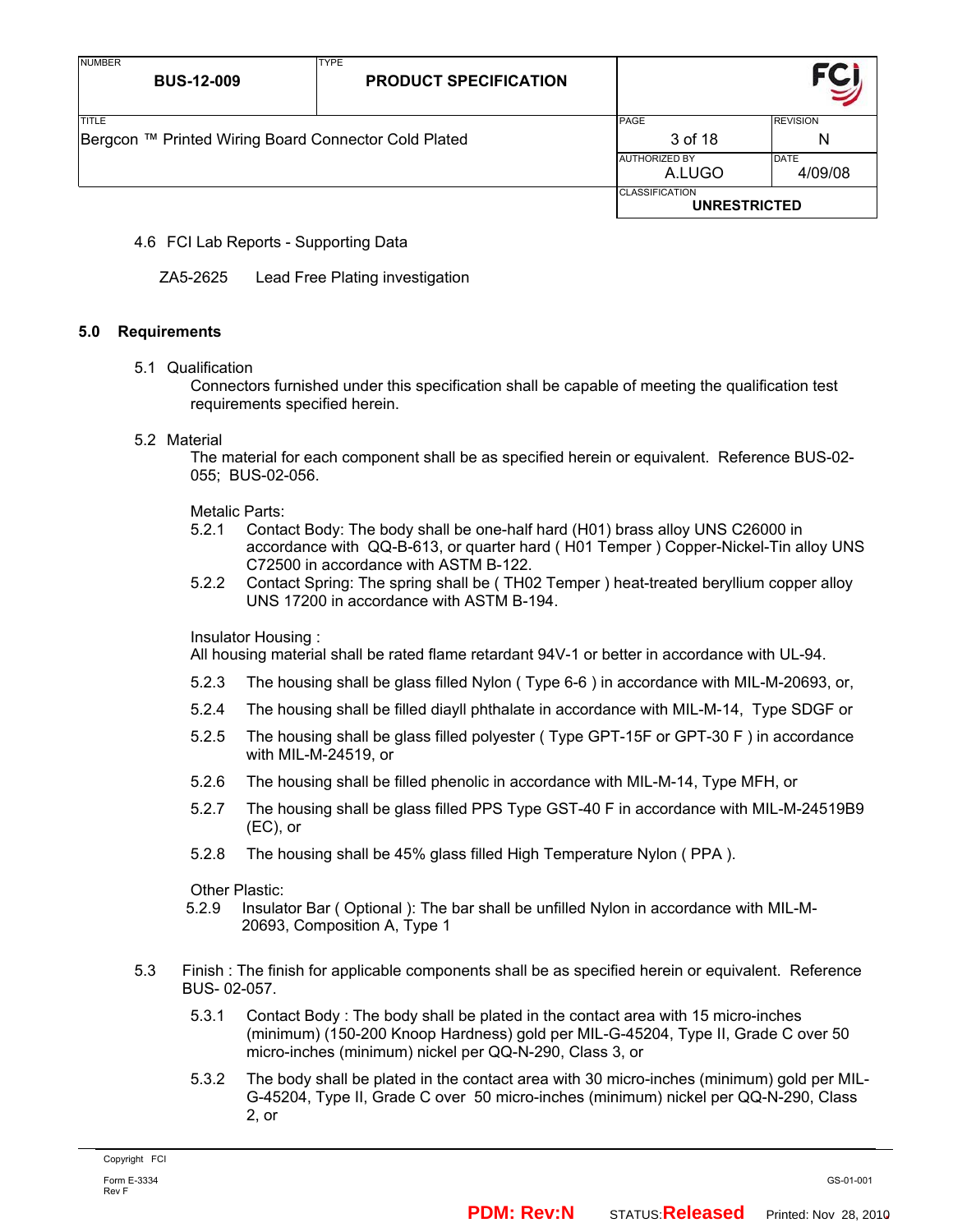| <b>NUMBER</b><br><b>BUS-12-009</b>                   | <b>TYPE</b><br><b>PRODUCT SPECIFICATION</b> |                                              |                        |
|------------------------------------------------------|---------------------------------------------|----------------------------------------------|------------------------|
| <b>TITLE</b>                                         |                                             | <b>PAGE</b>                                  | <b>REVISION</b>        |
| Bergcon ™ Printed Wiring Board Connector Cold Plated |                                             | 4 of 18                                      | N                      |
|                                                      |                                             | <b>AUTHORIZED BY</b><br>A.LUGO               | <b>DATE</b><br>4/09/08 |
|                                                      |                                             | <b>CLASSIFICATION</b><br><b>UNRESTRICTED</b> |                        |

- 5.3.3 The body shall be plated in the contact area with 40 micro-inches (minimum) (150-200 Knoop Hardness) gold per MIL-G-45204, Type II, Grade C over 50 micro-inches (minimum) nickel per QQ-N-290, Class 2. or
- 5.3.4 The body shall be plated in the contact area with 50 micro-inches (minimum) gold per MIL-G-45204, Type II, Grade C over 50 micro-inches (minimum) nickel per QQ-N-290, Class 2.
- 5.3.5 Contact Spring:

The spring shall be plated with gold flash per MIL-G-45204.

5.3.6 Solder-tail:

The solder-tail will be plated with 3 micro-inches (minimum) gold flash over 50 microinches (minimum) nickel, except for the vertical card connector with 30 micro-inches gold in the contact area. The 30 micro-inch gold vertical card connector will have 100 microinches (minimum) Tin Lead ( 93% ) over 50 micro-inches nickel on the solder-tail. Or will have 100-160 microinches pure tin.

5.4 Design And Construction

Connectors shall be of the design, construction, and physical dimensions specified on the applicable product drawing. The connector shall be a multi-piece assembly having one or two rows of contacts with solder-tail terminations for installation in 0.035 inch diameter holes in a 1/16 thick printed wiring board. The female end of the contact shall interface with 0.025 inch square pins on 0.100 or 0.150 inch centers, as appropriate

- 5.4.1 Mating: The connector shall be capable of mating and unmating by hand without the use of special tools within the specified temperature range.
- 5.4.2 Workmanship: Connectors shall be uniform in quality and shall be free from burrs, scratches, cracks, voids, chips, blisters, pin holes, sharp edges, and other defects that will adversely affect life or serviceability.
- 5.4.3 Inter-change ability: The connector shall be capable of mating with any appropriately constituted male connector of the same population without degradation in performance.

## 6.0 **Electrical Characteristics:**

 6.1 Contact Resistance, Low Level (LLCR) - The low level contact resistance shall not exceed the following when measured in accordance with EIA 364-23.

The following details shall apply:

- a. Method of Connection Attach current and voltage leads as shown in Figure 1
- b. Test Voltage 20 milli-volts DC max open circuit.
- c. Test Current 1.0 milli-amperes DC ( Not to exceed 100 milli-amperes )
- d. Sample Size 20 % of connector population.
- 6.2 Contact Resistance, Specified Current The contact resistance at a specified current shall not exceed \_(See Table 2 ) milli-ohms and milli-ohms after environmental exposure when measured in accordance with EIA 364-06. The following details shall apply:
	- a. Method of Connection Attach current and voltage leads as shown in FIGURE 1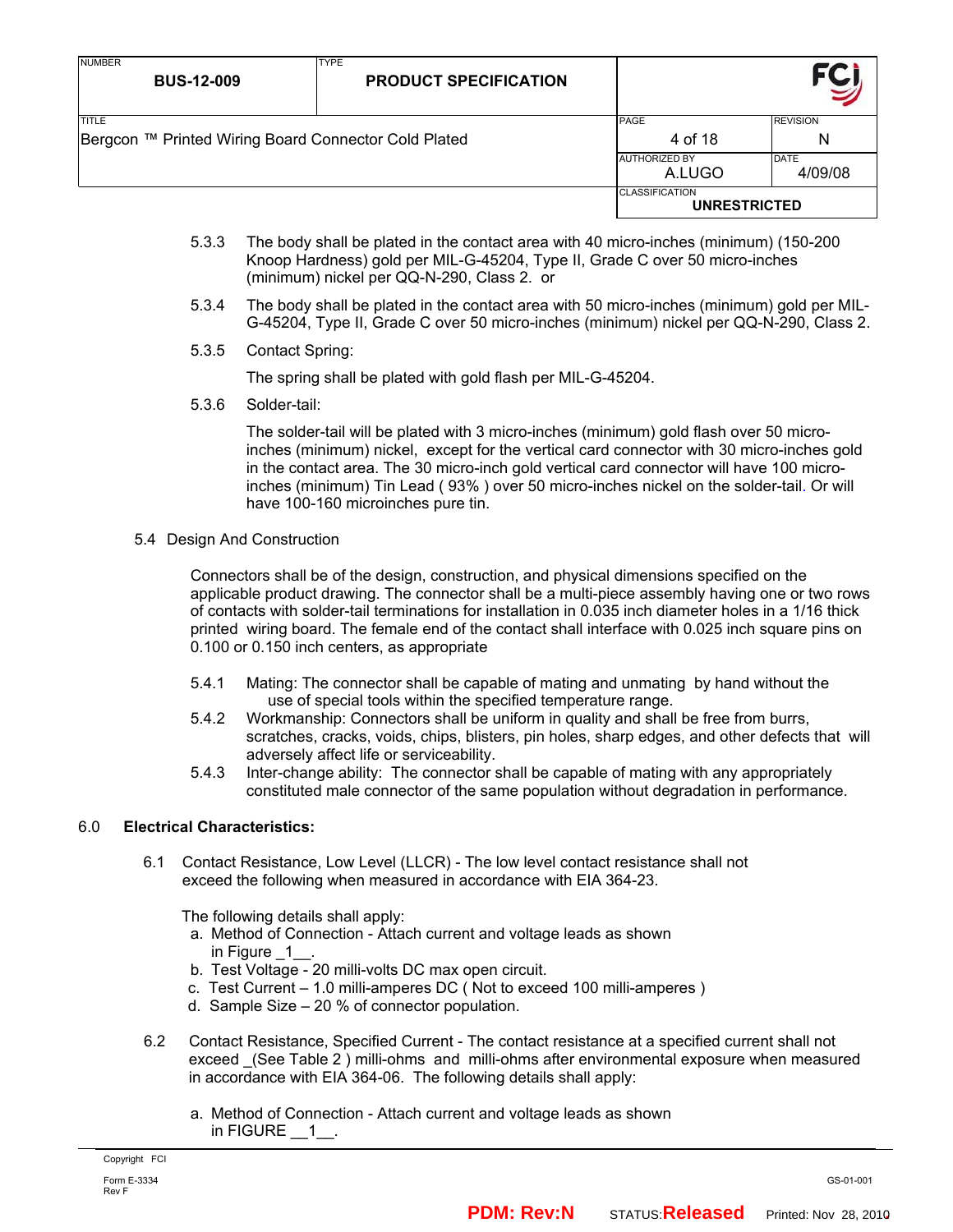| <b>NUMBER</b><br><b>BUS-12-009</b>                            | <b>TYPE</b><br><b>PRODUCT SPECIFICATION</b> |                                              |                        |
|---------------------------------------------------------------|---------------------------------------------|----------------------------------------------|------------------------|
| TITLE<br>Bergcon ™ Printed Wiring Board Connector Cold Plated |                                             | PAGE<br>5 of 18                              | <b>REVISION</b><br>N   |
|                                                               |                                             | <b>AUTHORIZED BY</b><br>A.LUGO               | <b>DATE</b><br>4/09/08 |
|                                                               |                                             | <b>CLASSIFICATION</b><br><b>UNRESTRICTED</b> |                        |

b. Test Current 1 amperes DC.

c. Sample size – 20 % of connector population

### **TABLE 2 – CONTACT RESISTANCE**

- **-----------------------------------------------------**  Horizontal – 10 maximum milli-ohms initial
	- Horizontal 15 maximum milli-ohms after environmental exposure
	- Vertical ------10 maximum milli-ohms initial
	- Vertical ------15 maximum milli-ohms after environmental exposure
	- 6.3 Insulation Resistance The insulation resistance of the unmated connector shall not be less than 50,000 meg-ohms after environmental exposure ( 5,000 meg-ohms after humidity ) when measured in accordance with EIA 364-21. The following details shall apply:
		- a. Test Voltage \_500 \_\_ volts DC.
		- b. Electrification Time 2 minutes, unless otherwise specified.
		- c. Points of Measurement Between adjacent contacts and opposing contact positions for 20 percent of connector population.
	- 6.4 Dielectric Withstanding Voltage There shall be no evidence of arc-over, insulation breakdown, or excessive leakage current (> 1 milli-ampere) when (unmated ) connectors are tested in accordance with EIA 364-20. The following details shall apply:
		- a. Test Voltage (*See* Table *3* ) volts (DC RMS or AC, 60Hz).
		- b. Test Duration 60 seconds.
		- c. Test Condition 1 (760 Torr sea level).

 d. Points of Measurement - Between adjacent and opposing contact positions for 20 % of connector population.

### **TABLE 3 – DIELECTRIC WITHSTANDING VOLTAGE**

| Contact Spacing (inch) | <b>Withstanding Voltage</b><br>$($ volts, RMS at 60 Hz $)$ |
|------------------------|------------------------------------------------------------|
| 0.100                  | 1.250                                                      |
| 0.150                  | 1.500                                                      |

- 6.5 Current Rating The temperature rise above ambient shall not exceed 30 deg C at any point in the system when all contacts are powered at  $2.0$  ampere(s) or one contact is powered at  $3.0$ amperes. The following details shall apply:
	- a. Ambient Conditions Still air at 25 degrees C.
	- b. Reference BUS-03-601.
- 6.6 Capacitance The specification requirement shall be satisfied when evaluated in accordance with MIL-STD-202 Method 305. The following details shall apply:
	- a. Specification requirement  $\leq$  2.0 pF (indicate  $\leq$  or  $\geq$  )
	- b. Sample documentation (Define application and provide drawings)
	- c. Sample test conditions
		- Frequency 100 khz (default 1 mhz)

Copyright FCI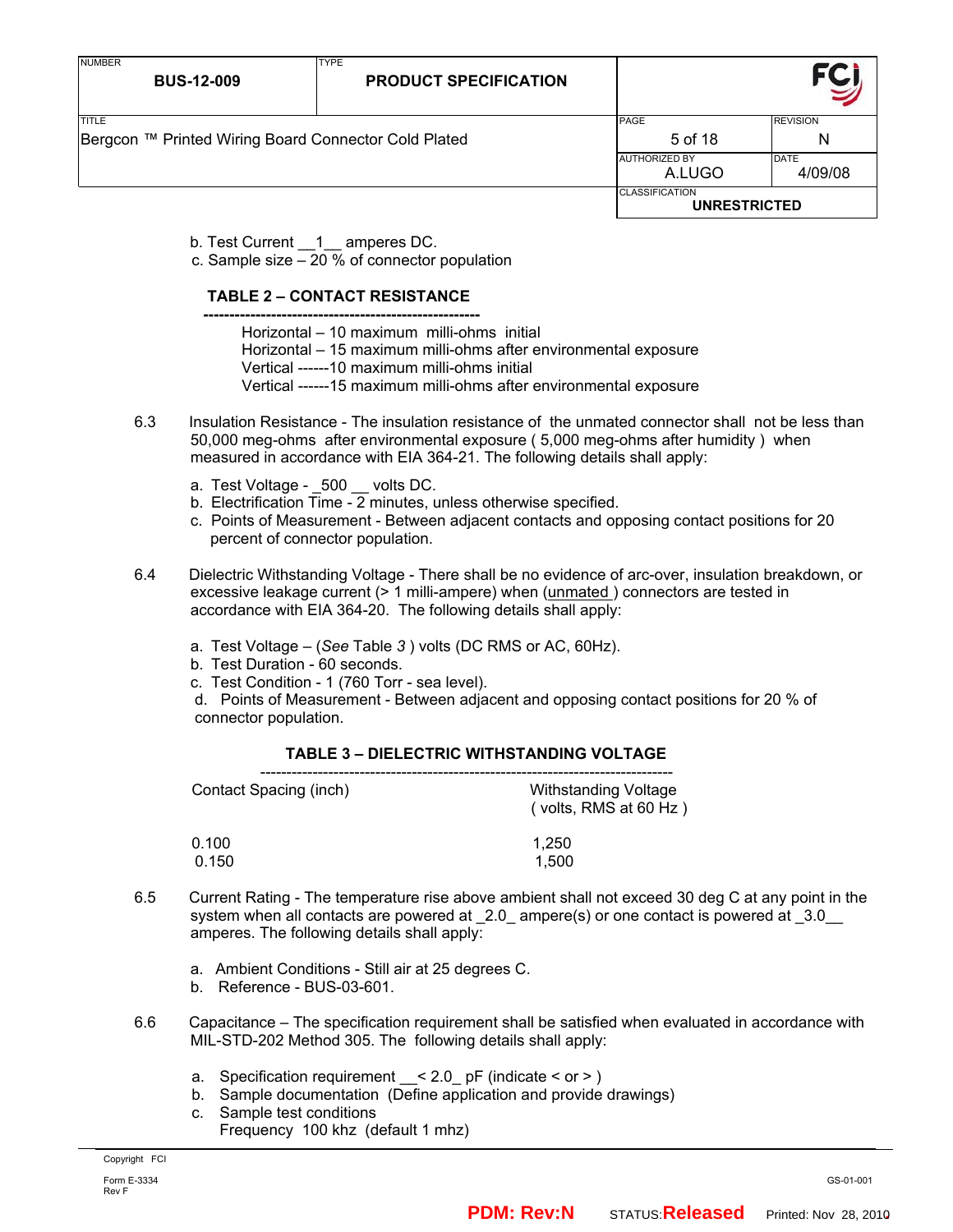| <b>NUMBER</b><br><b>BUS-12-009</b>                                   | <b>TYPE</b><br><b>PRODUCT SPECIFICATION</b> |                                              |                        |
|----------------------------------------------------------------------|---------------------------------------------|----------------------------------------------|------------------------|
| <b>TITLE</b><br>Bergcon ™ Printed Wiring Board Connector Cold Plated |                                             | PAGE<br>6 of 18                              | <b>REVISION</b><br>N   |
|                                                                      |                                             | <b>AUTHORIZED BY</b><br>A.LUGO               | <b>DATE</b><br>4/09/08 |
|                                                                      |                                             | <b>CLASSIFICATION</b><br><b>UNRESTRICTED</b> |                        |

Amplitude volts (default 1 volt)

- d. Sample size 20 % of connector population
- e. Unmated Connector

## **7.0 Mechanical Characteristics**

- 7.1 Mating / Unmating Force The force to mate a receptacle connector and compatible header with .025 square pins shall not exceed ( See Table 4 ) grams per contact times the number of contacts. ( FIGURE 2) The following details shall apply:
	- a. Cross Head Speed 1 inch per minute.
	- b. Lubrication \_\_\_\_\_ N/A
	- c. Utilize free floating fixtures.
	- d. Reference EIA 364-13.
- 7.2 Individual Contact Insertion/Withdrawal Force The insertion force shall not exceed ( See Table 4 ) grams when a maximum gauge is inserted. After three insertions with a maximum gauge, the withdrawal force shall not be less than ( See Table 4 ) grams when measured using a minimum gauge. See FIGURE \_3\_ for gauge descriptions. Gauges should be cleaned after each test cycle with a soft eraser or equivalent non -abrasive material to remove any plating build-up. Gages should not be lubricated. Testing shall be in accordance with Berg Test Specification BUS-03-405.

#### **TABLE 4 – FORCES VS SPRING THICKNESS**

| <b>Spring Thickness</b><br>(mils ) |     | Individual Contact Force - - Grams<br>Insertion (max) Withdrawal (min) | Force / Contact In Composite<br>Connector (grams Max) |
|------------------------------------|-----|------------------------------------------------------------------------|-------------------------------------------------------|
| 3.0                                | 200 | 30                                                                     | 200                                                   |
| 3.5 & 4.0                          | 300 | 40                                                                     | 300                                                   |
| 4.8                                | 450 | 50                                                                     | 450                                                   |
|                                    |     |                                                                        |                                                       |

7.3 Contact Retention – ( Vertical Card Connector Only ) Individual contacts shall withstand an axial load of *2* pounds minimum applied at a rate of 0.2 inches/minute without dislodging from the housing cavity. Reference EIA 364-29.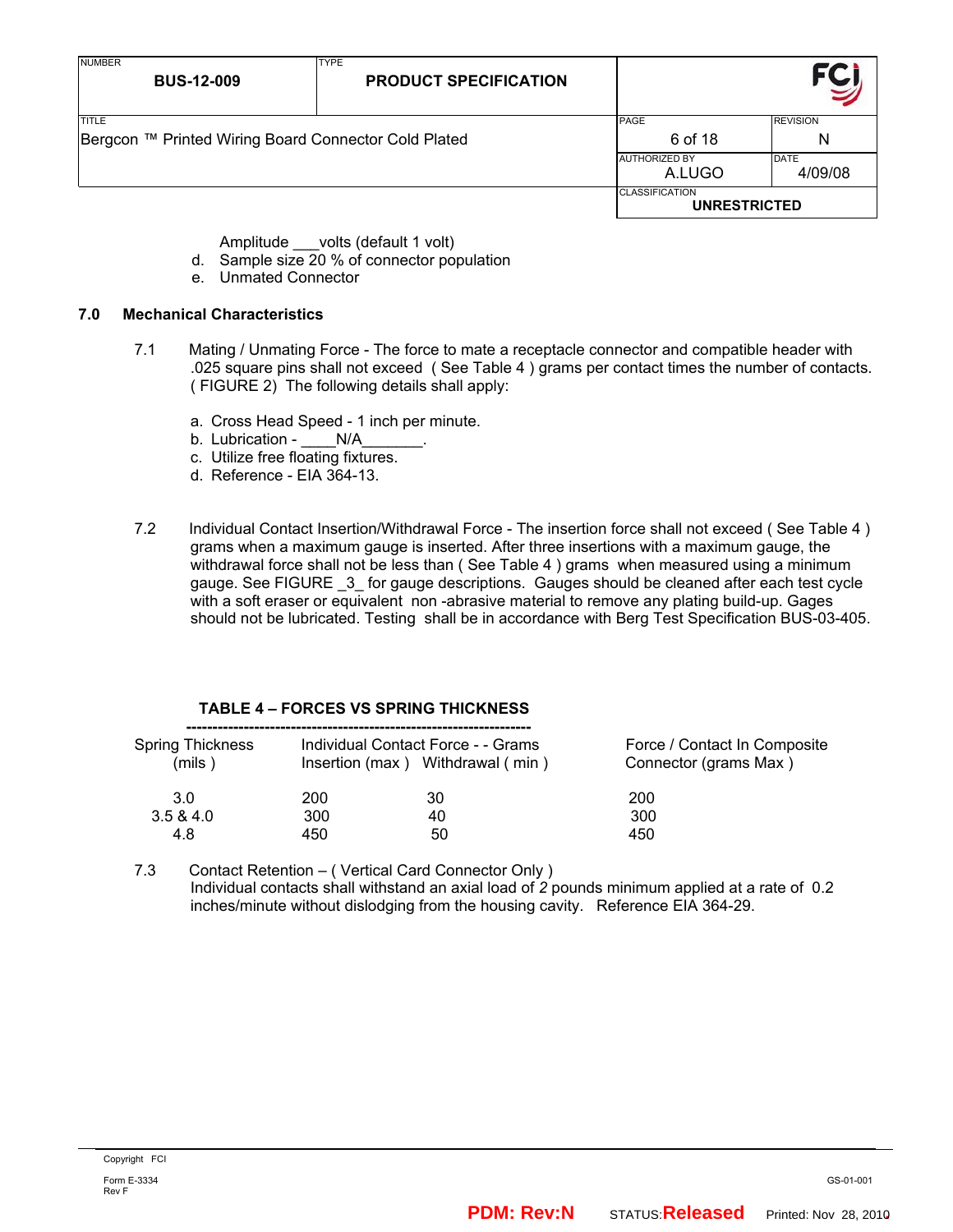| <b>NUMBER</b><br><b>BUS-12-009</b>                                   | <b>TYPE</b><br><b>PRODUCT SPECIFICATION</b> |                                              |                        |
|----------------------------------------------------------------------|---------------------------------------------|----------------------------------------------|------------------------|
| <b>TITLE</b><br>Bergcon ™ Printed Wiring Board Connector Cold Plated |                                             | PAGE<br>7 of 18                              | <b>REVISION</b><br>Ν   |
|                                                                      |                                             | <b>AUTHORIZED BY</b><br>A.LUGO               | <b>DATE</b><br>4/09/08 |
|                                                                      |                                             | <b>CLASSIFICATION</b><br><b>UNRESTRICTED</b> |                        |

7.4 Terminal Strength – Individual contact tails in the un-terminated connector shall withstand without fracture a bend of 45 degrees when tested in accordance with MIL-STD-202, Method 211. The following

details shall apply:

- a. Direction of bend : Normal to the width of the tail.
- b. Number of Cycles : 2
- c. Sample size : 10 % of connector population

## **8.0 Environmental Conditions**

After exposure to the following environmental conditions in accordance with the specified test procedure and/or details, the product shall show no physical damage and shall meet the electrical and mechanical requirements per paragraphs 6.0 and 7.0 as specified in the Table 1 test sequences. Unless specified otherwise, assemblies shall be mated during exposure.

- 8.1 Thermal Shock EIA 364-32.
	- a. Number of Cycles 25 1 hour cycles
	- b. Temperature Range Between  $-55$  and  $+130$  deg C ( $-55$  to + 105 for nylon insulators)
	- c. Time at Each Temperature 60 minutes
	- d. Transfer Time 5 minutes, maximum
	- e. Unmated Connector
- 8.2 Humidity, Steady State EIA 364-31, Method II.
	- a. Relative Humidity 95%
	- b. Temperature +40 deg C
	- c. Test Condition A (96 hours)
	- d. Unmated Connector
- 8.3 High Temperature Life EIA 364-17.
	- a. Test Temperature 100 deg C ( + 75 deg C for Nylon insulators )
	- b. Test Duration 250 hours
	- c. Operating conditions : Rated current through all contacts of terminated connector. Duty Cycle : 45 minutes ON and 15 minutes OFF.
- 8.4 Hydrogen Sulfide (H2S) BUS-03-302
	- a. Duration 48 hours
	- b. Temperature 40 deg C
	- c. Test Vessel 9000 milli-liter glass desiccator
	- d. Test Medium : 3 PPM H2S in air
- 8.5 Salt Spray EIA 364-26
	- a. Salt Solution 5% by weight
	- b. Test Condition B (48 hours)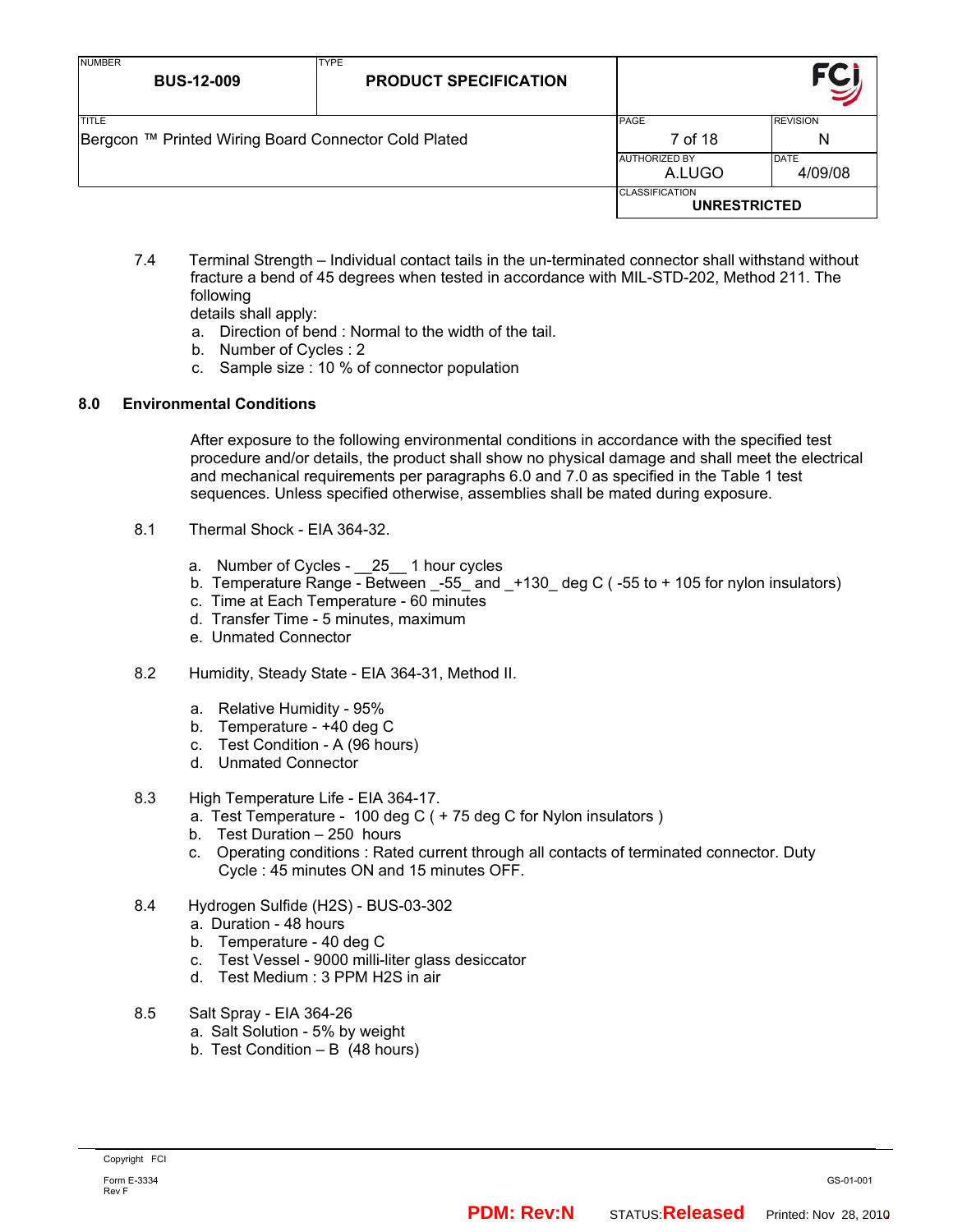| <b>NUMBER</b><br><b>BUS-12-009</b>                                    | <b>TYPE</b><br><b>PRODUCT SPECIFICATION</b> |                                              |                        |
|-----------------------------------------------------------------------|---------------------------------------------|----------------------------------------------|------------------------|
| <b>TITLE</b><br> Bergcon ™ Printed Wiring Board Connector Cold Plated |                                             | PAGE<br>8 of 18                              | <b>REVISION</b><br>N   |
|                                                                       |                                             | <b>AUTHORIZED BY</b><br>A.LUGO               | <b>DATE</b><br>4/09/08 |
|                                                                       |                                             | <b>CLASSIFICATION</b><br><b>UNRESTRICTED</b> |                        |

- 8.6 Vibration Sinusoidal EIA 364-28
	- a. Test Condition III
	- b. Vibration Amplitude 0.06" DA or +/-15G
	- c. Frequency Range 10 to 2000 hertz
	- d. Sweep Time and Duration 20 minutes per sweep, 4 hours along each of three orthogonal axes
		- (12 hours total)
	- e. Mounting Rigidly mount assemblies. See Figure 4
	- f. No discontinuities greater than 1 microsecond
- 8.7 Mechanical Shock EIA 364-27
	- a. Condition A (50G, 11 millisecond half-sine)
	- b. Shocks 3 shocks in both directions along each of three orthogonal axes (18 total)
	- c. Mounting Rigidly mount assemblies ( See Figure 4 )
	- d. No discontinuities greater than 1 microsecond.
- 8.8 Durability After the number of mating cycles of Bergstik II, 30 micro-inch thick gold plated header on .100 centerline, the individual contact withdrawal force shall not be less than value in grams in Table 4 and the contact resistance shall not exceed the value specified in Table 2.

| <b>Spring Thickness</b><br>(Thickness u-inch)<br>(mils) | Mating Cycles |
|---------------------------------------------------------|---------------|
| 3.5                                                     | 50            |
| 3.0                                                     | 50            |
| 3.5                                                     | 250           |
| 3.0                                                     | 250           |
| 3.5                                                     | 250           |
| 3.0                                                     | 250           |
| 3.5                                                     | 250           |
| 3.0                                                     | 250           |
|                                                         |               |

## **TABLE 5 - DURABILITY**

## 8.9 Solderability - ANSI-J-002, Test Condition A

- a. Steam aging –1—hours (suspended 2 inches above boiling distilled water for 60 minutes)
- b. Contact areas evaluated shall meet the ANSI-J-002 requirements.
- c. Number of samples: 20
- d. Acceptable coverage: 95% minimum of .100 length from the tip
- e. Solder : 60/40 Tin-Lead in accordance with QQ-S-571, Type S
- f. Flux: Type A in accordance with MIL-F-14256
- g. Flux Immersion Time: Terminal dipped and allowed to set 60 seconds
- h. Solder Dwell Time: Terminal held immediately above solder for 10 seconds then immersed for 3 seconds.
- i. Solder temperature: 232 +/- 5 deg. C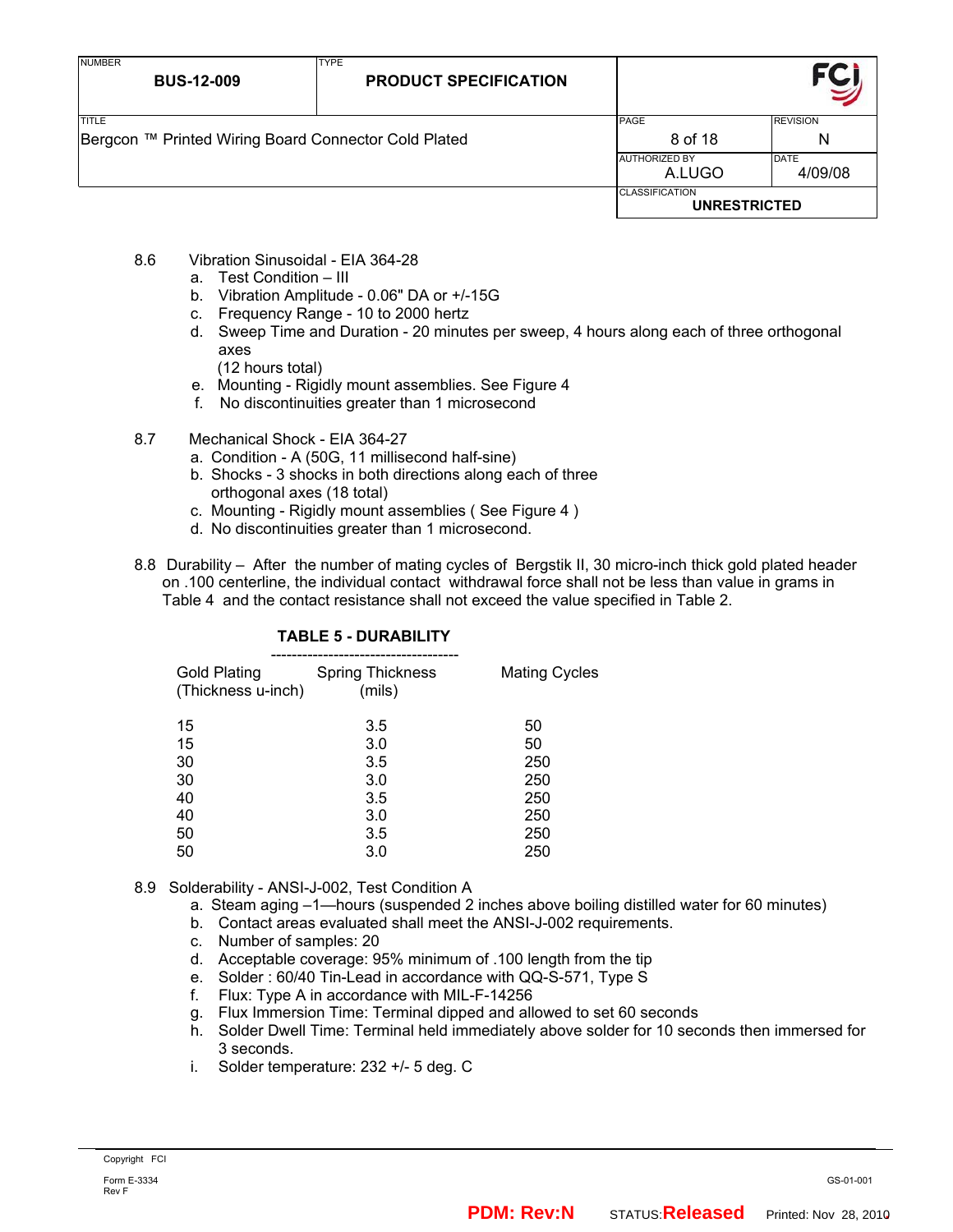| NUMBER<br><b>BUS-12-009</b>                                          | <b>TYPE</b><br><b>PRODUCT SPECIFICATION</b> |                                              |  |
|----------------------------------------------------------------------|---------------------------------------------|----------------------------------------------|--|
| <b>TITLE</b><br>Bergcon ™ Printed Wiring Board Connector Cold Plated | PAGE<br>9 of 18                             | <b>REVISION</b><br>N                         |  |
|                                                                      | <b>AUTHORIZED BY</b><br>A.LUGO              | <b>DATE</b><br>4/09/08                       |  |
|                                                                      |                                             | <b>CLASSIFICATION</b><br><b>UNRESTRICTED</b> |  |

- 8.10 Resistance to Solder Heat EIA 364-56
	- a. Test Condition E
	- b. Immersion depth: To within .040 +/- .015 of insulator
	- c. There shall be no evidence of physical or mechanical damage

#### 8.11 Resistance to Solvents - EIA 364-11

- a. Solvent Alcohol
- b. Solvent Temperature 25 deg C
- c. Immersion Time 2 minutes
- d. Number of Immersions 2

## **9.0 QUALITY ASSURANCE PROVISIONS**

#### 9.1 Equipment Calibration

All test equipment and inspection facilities used in the performance of any test shall be maintained in a calibration system in accordance with MIL-C-45662 and ISO 9000.

#### 9.2 Inspection Conditions

Unless otherwise specified herein, all inspections shall be performed under the following ambient conditions:

- a. Temperature: 25 +/- 5 deg C
- b. Relative Humidity: 30% to 60%
- c. Barometric Pressure: Local ambient
- 9.3 Sample Quantity And Description
- 9.4 Samples:

Qualification Inspection shall be performed on eight (8) of the largest population connectors of the type for which qualification under this specification is desired.

### 9.5 Preparation of Samples:

Printed Wiring Test Board:

Four (4) test boards conforming to the applicable requirements of MIL-P-55110 and MIL-STD-275 shall be prepared as shown in Figure 5.

Mating Headers:

Four (4) mating headers of the appropriate population and configuration and conforming to the requirements of Figure 2 shall be prepared.

#### Sample Mounting :

Four connectors ( one per board ) shall be installed in, and hand soldered to , the test boards ; a flux more active than type A, in accordance with MIL-F-14256 may be used to insure that the solder joint does not contribute any degradation.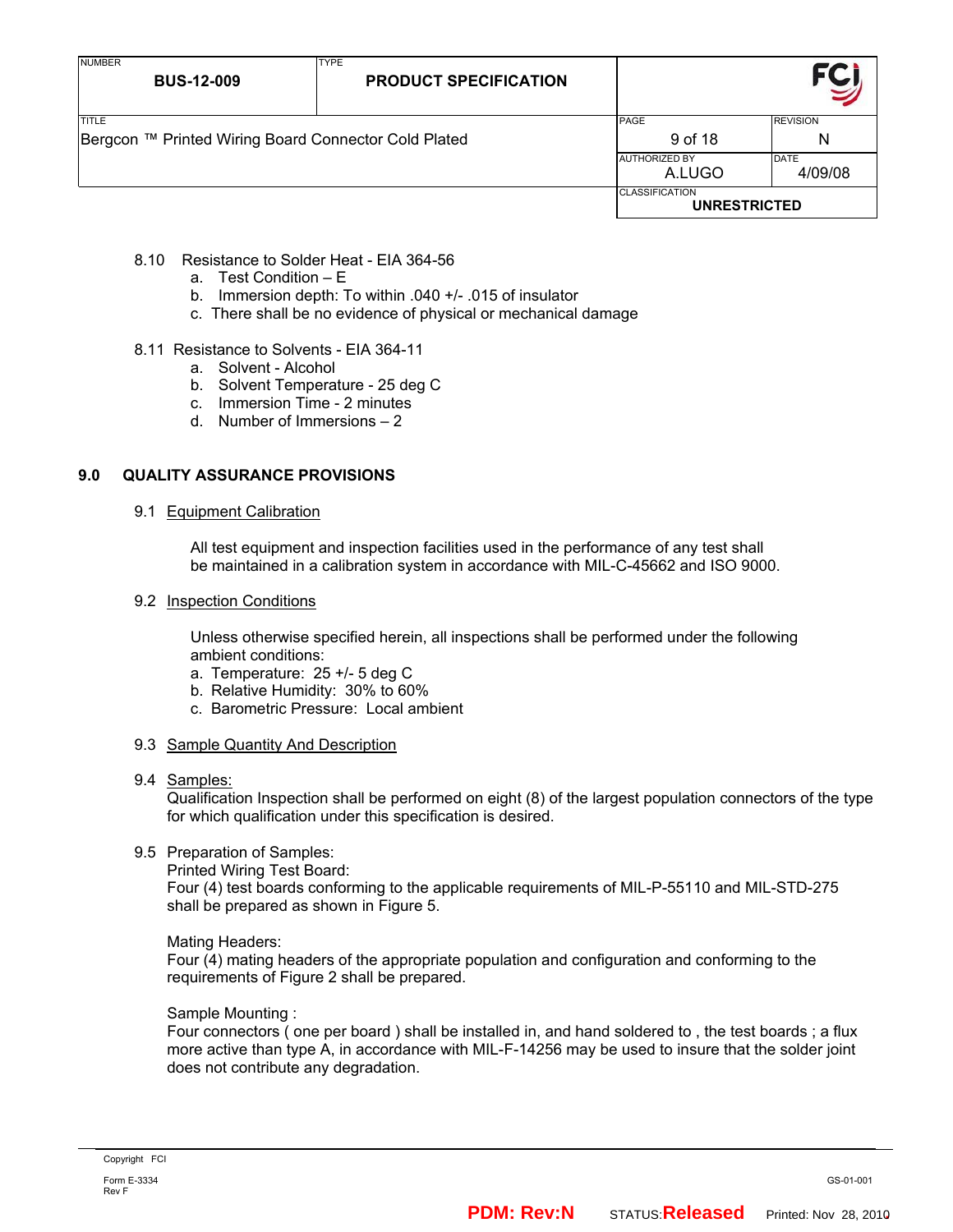| <b>NUMBER</b><br><b>BUS-12-009</b>                   | <b>TYPE</b><br><b>PRODUCT SPECIFICATION</b> |                                              |                 |
|------------------------------------------------------|---------------------------------------------|----------------------------------------------|-----------------|
| <b>TITLE</b>                                         |                                             | PAGE                                         | <b>REVISION</b> |
| Bergcon ™ Printed Wiring Board Connector Cold Plated | 10 of 18                                    | Ν                                            |                 |
|                                                      |                                             | <b>AUTHORIZED BY</b>                         | <b>DATE</b>     |
|                                                      |                                             | A.LUGO                                       | 4/09/08         |
|                                                      |                                             | <b>CLASSIFICATION</b><br><b>UNRESTRICTED</b> |                 |

## **TABLE 6 – SAMPLE CONFIGURATION**

| Sample No.         | Terminated        | <b>Mating Header Required</b> |
|--------------------|-------------------|-------------------------------|
| $1 - 2$<br>$3 - 6$ | NO.<br><b>YES</b> | NO.<br><b>YES</b>             |
| 7 - 8              | NO.               | NΟ                            |

#### 9.4 Acceptance

- 9.4.1 Electrical and mechanical requirements placed on test samples as indicated in paragraphs 6.0 and 7.0 shall be established from test data using appropriate statistical techniques or shall otherwise be customer specified, and all samples tested in accordance with this product specification shall meet the stated requirements.
- 9.4.2 Failures attributed to equipment, test set up, or operator error shall not disqualify the product. If product failure occurs, corrective action shall be taken and samples resubmitted for qualification.

## 9.5 Qualification Testing

Qualification testing shall be performed on sample units produced with equipment and procedures normally used in production. The test sequence shall be as shown in Table 1.

#### 9.6 Requalification Testing

If any of the following conditions occur, the responsible product engineer shall initiate re-qualification testing consisting of all applicable parts of the qualification test matrix, Table 1.

a. A significant design change is made to the existing product which impacts the product form, fit or function.

 Examples of significant changes shall include, but not be limited to, changes in the plating material composition or thickness, contact force, contact surface geometry, insulator design, contact base material, or contact lubrication requirements.

- b. A significant change is made to the manufacturing process which impacts the product form, fit or function.
- c. A significant event occurs during production or end use requiring corrective action to be taken relative to the product design or manufacturing process.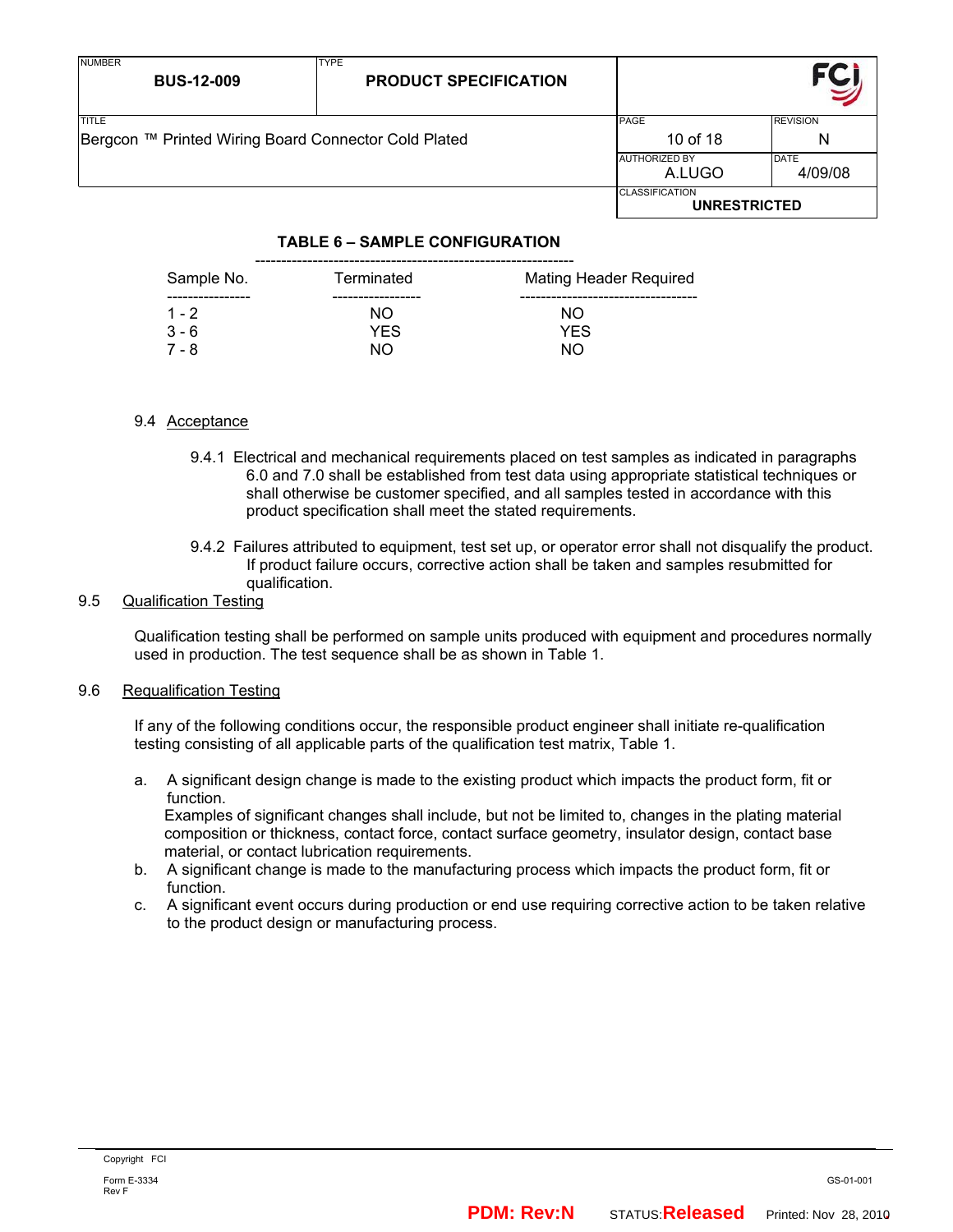TYPE

| TITLE                                                | PAGE                                         | <b>REVISION</b>        |
|------------------------------------------------------|----------------------------------------------|------------------------|
| Bergcon ™ Printed Wiring Board Connector Cold Plated | 11 of 18                                     | N                      |
|                                                      | <b>AUTHORIZED BY</b><br>A.LUGO               | <b>DATE</b><br>4/09/08 |
|                                                      | <b>CLASSIFICATION</b><br><b>UNRESTRICTED</b> |                        |

## **TABLE 1 – QUALIFICATION TESTING**

|                                       |                           | <b>TEST GROUP</b>       |                     |                         |                         |                         |                         |                                        |                |  |  |
|---------------------------------------|---------------------------|-------------------------|---------------------|-------------------------|-------------------------|-------------------------|-------------------------|----------------------------------------|----------------|--|--|
|                                       |                           | 1                       | $\overline{2}$      | $\mathbf{3}$            | 4                       | 5                       | 6                       | $\overline{7}$                         | 8              |  |  |
| <b>TEST</b>                           | <b>PAR</b>                |                         |                     |                         |                         |                         | <b>TEST SEQUENCE</b>    |                                        |                |  |  |
|                                       | А.                        |                         |                     |                         |                         |                         |                         |                                        |                |  |  |
|                                       |                           |                         |                     |                         |                         |                         |                         |                                        |                |  |  |
| <b>Examination of Product</b>         | 5.4                       | 1                       | 1                   | 1                       | 1                       | 1                       | 1                       | 1                                      | 1              |  |  |
|                                       |                           | 8                       | 8                   | 14                      | 16                      | 14                      | 11                      | 5                                      | 3              |  |  |
| <b>Contact Resistance</b>             | 6.1                       |                         |                     | 3                       | 10                      | 8                       | 8                       |                                        |                |  |  |
| <b>Low Level</b>                      |                           |                         |                     | 6<br>10                 | 13<br>15                | 10<br>11                | 10                      |                                        |                |  |  |
|                                       |                           |                         |                     | 13                      |                         | 13                      |                         |                                        |                |  |  |
| <b>Contact Resistance</b>             | 6.2                       |                         |                     | $\mathbf 2$             | 5                       | 5                       | $\overline{\mathbf{4}}$ |                                        |                |  |  |
|                                       |                           |                         |                     | 5                       | $\overline{\mathbf{r}}$ | $\overline{7}$          | 6                       |                                        |                |  |  |
|                                       |                           |                         |                     | 9                       | 9                       |                         |                         |                                        |                |  |  |
|                                       |                           |                         |                     | 12                      | 11                      |                         |                         |                                        |                |  |  |
| <b>Insulation Resistance</b>          | 6.3                       | $\overline{3}$          | $\overline{3}$      |                         |                         |                         |                         |                                        |                |  |  |
|                                       |                           |                         |                     |                         |                         |                         |                         |                                        |                |  |  |
| <b>Dielectric Withstanding</b>        | 6.4                       | 6                       | $6\phantom{1}$      | 8                       |                         |                         |                         |                                        |                |  |  |
| Voltage                               |                           |                         |                     |                         |                         |                         |                         |                                        |                |  |  |
| <b>Current Rating</b>                 | 6.5                       |                         |                     |                         |                         |                         |                         |                                        |                |  |  |
| Capacitance                           | 6.6                       | $\overline{\mathbf{4}}$ |                     |                         |                         |                         |                         |                                        |                |  |  |
| <b>Mating Force</b>                   | 7.1                       |                         |                     |                         | $\mathbf 3$             | 3                       | $\mathbf 3$             |                                        |                |  |  |
| <b>Insertion / Withdrawal</b>         | 7.2                       |                         |                     |                         | $\overline{2}$          | $\overline{2}$          | $\overline{2}$          |                                        |                |  |  |
| <b>Force</b>                          |                           |                         |                     |                         |                         |                         |                         |                                        |                |  |  |
| <b>Contact Retention VCC</b>          | $\overline{7.3}$          | $\overline{7}$          |                     |                         |                         |                         |                         |                                        |                |  |  |
|                                       |                           |                         | 4<br>$\overline{7}$ |                         |                         |                         |                         |                                        |                |  |  |
| <b>Terminal Strength</b>              | 7.4                       |                         |                     |                         |                         |                         |                         | $\overline{2}$                         |                |  |  |
| <b>Thermal Shock</b>                  | 8.1                       | 5                       | 5                   | $\overline{7}$          |                         |                         |                         |                                        |                |  |  |
| <b>Humidity, Steady State</b>         | 8.2                       | $\overline{2}$          | $\overline{2}$      | $\overline{\mathbf{4}}$ |                         |                         |                         |                                        |                |  |  |
|                                       |                           |                         |                     |                         |                         |                         |                         |                                        |                |  |  |
| Hi Temperature Life                   | 8.3                       |                         |                     | 11                      |                         |                         |                         |                                        |                |  |  |
| <b>Hydrogen Sulfide</b>               | 8.4<br>8.5                |                         |                     |                         | 12<br>14                | 9<br>12                 | $\overline{7}$<br>9     |                                        |                |  |  |
| <b>Salt Spray</b><br><b>Vibration</b> | $\overline{\mathbf{8.6}}$ |                         |                     |                         | 6                       | 6                       |                         |                                        |                |  |  |
|                                       | 8.7                       |                         |                     |                         |                         |                         |                         |                                        |                |  |  |
| <b>Mechanical Shock</b>               |                           |                         |                     |                         | 4                       | $\overline{\mathbf{4}}$ |                         |                                        |                |  |  |
| <b>Durability</b>                     | 8.8                       |                         |                     |                         | 8                       |                         | 5                       |                                        |                |  |  |
| <b>Solderability</b>                  | 8.9                       |                         |                     |                         |                         |                         |                         | $\mathbf 3$<br>$\overline{\mathbf{4}}$ |                |  |  |
| <b>Res. to Soldering Heat</b>         | 8.10                      |                         |                     |                         |                         |                         |                         |                                        |                |  |  |
| <b>Resistance to Solvents</b>         | 8.11                      |                         |                     |                         |                         |                         |                         |                                        | $\overline{2}$ |  |  |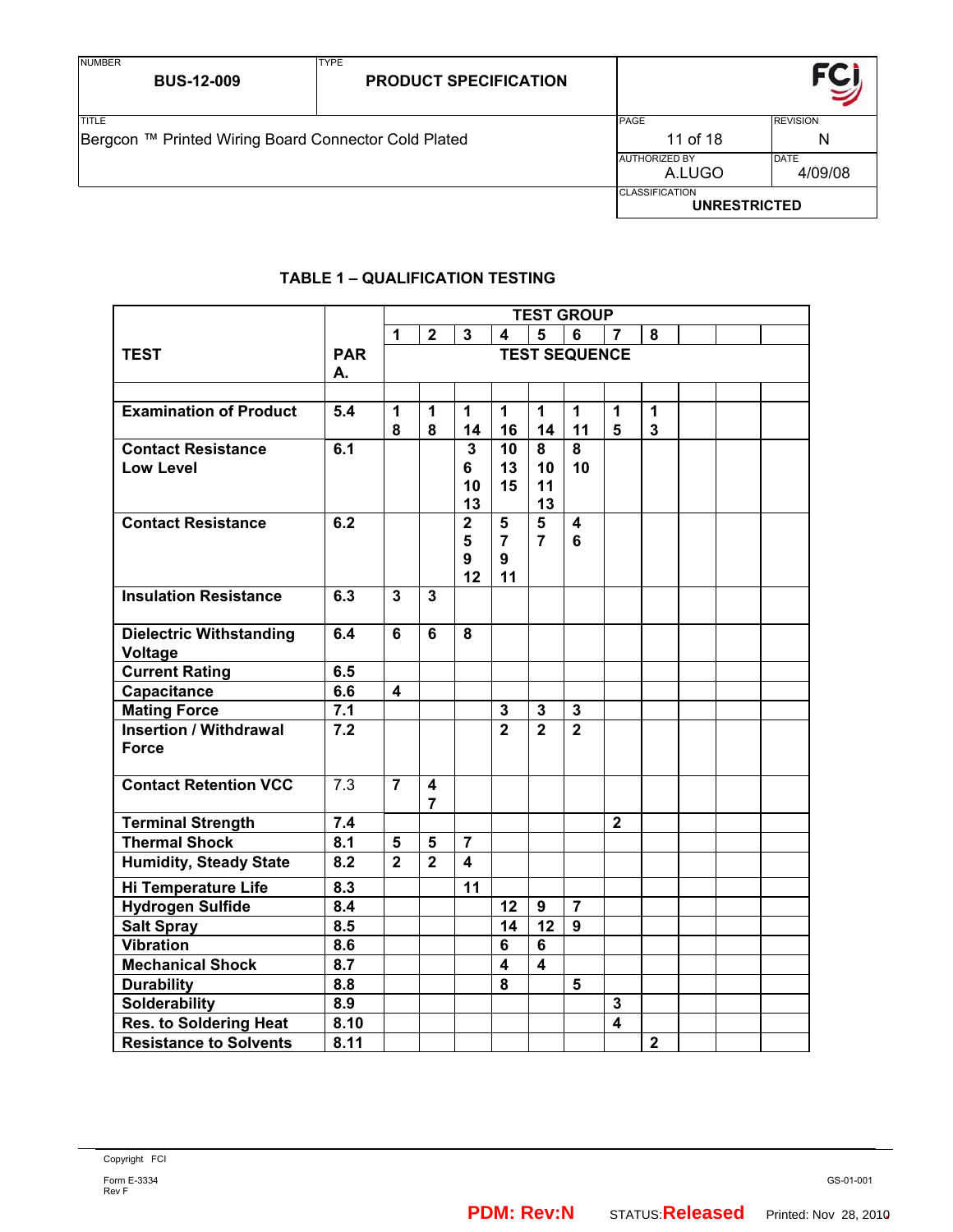| <b>NUMBER</b><br><b>BUS-12-009</b>                   | <b>TYPE</b><br><b>PRODUCT SPECIFICATION</b> |                                              |                 |
|------------------------------------------------------|---------------------------------------------|----------------------------------------------|-----------------|
| <b>TITLE</b>                                         |                                             | PAGE                                         | <b>REVISION</b> |
| Bergcon ™ Printed Wiring Board Connector Cold Plated | 12 of 18                                    | N                                            |                 |
|                                                      |                                             | <b>AUTHORIZED BY</b>                         | DATE            |
|                                                      |                                             | A.LUGO                                       | 4/09/08         |
|                                                      |                                             | <b>CLASSIFICATION</b><br><b>UNRESTRICTED</b> |                 |

#### **10.0 Reference Documents : N/A**

#### **11.0 Notes and Definitions**

#### Insulator Bar

 The bar, available as an option in a double row horizontal connector, prohibits contact between the tip of a pin,mated with a bottom row terminal, and the tail of the upper row terminal immediately above

#### Total Mating Force

 The higher population connectors may, because of their size, prohibit manual mating or un-mating of the header with its header. This condition represents a human limitation and not necessarily a connector malfunction. (See 7.1)

#### Contact Resistance

 Differences in contact resistances between various terminal configurations represent changes in the bulk resistance due to longer lengths of current paths; correction for these differences in bulk resistance will permit comparison of results for different styles of terminal. ( See 6.1 & 6.2 )

#### **Termination**

 The type of printed wiring board and the geometry of its land areas will affect this parameter; for this reason, this sample has not been terminated. ( See Figure 5 )

#### Alloy 725 Solderability

Efforts to provide >95% solderability using mildy active fluxes with this alloy have proven futile. This coverage is possible with more active fluxes, but they present corrosion problems if not adequately removed by cleaning.(See 8.9 )

#### Lubrication of Card Connectors

All gold plated contact systems have been found to be improved by suitable lubrication which enhance durability and lower insertion forces. The PV's in this product are not lubricated during manufacture. After the soldering and cleaning operation, it is advisable to lubricate the connector system if durability and low insertion forces are important to the application. The recommended lubrication is Nye 176 oil as a 5% solution in a vanishing type solution. This mixture may be applied by brushing, sponging, dipping or spraying. It can be applied to either the card connector or the pin field with equal effectiveness. The preferred method is to dip the pin field in the , mixture and then allow the vanishing solution to evaporate; this is the most economical method for using the lubricant. If this is not possible, then an absorbent brush or roller may be used to apply the liquid to the pins.

The roller can also be used to apply lubricant to the card connector itself. Another method is to dip a pin field

in

the solution and transfer it immediately to the card connector, inserting just enough to deposit a small droplet on each contact .

The connector can be dipped into a container but care must be taken not to transfer an excessive amount of lubricant. The lead-in window s of the connector should be touched to the surface and the mixture will wick up into the contact area. The excess liquid should be blown off.

 It is vital that commercial " contact cleaner-lubricants " not be used, as these materials have virtually no lubricants in them and the cleaning action will cause immediate severe wear and increase the insertion force as much as three times normal.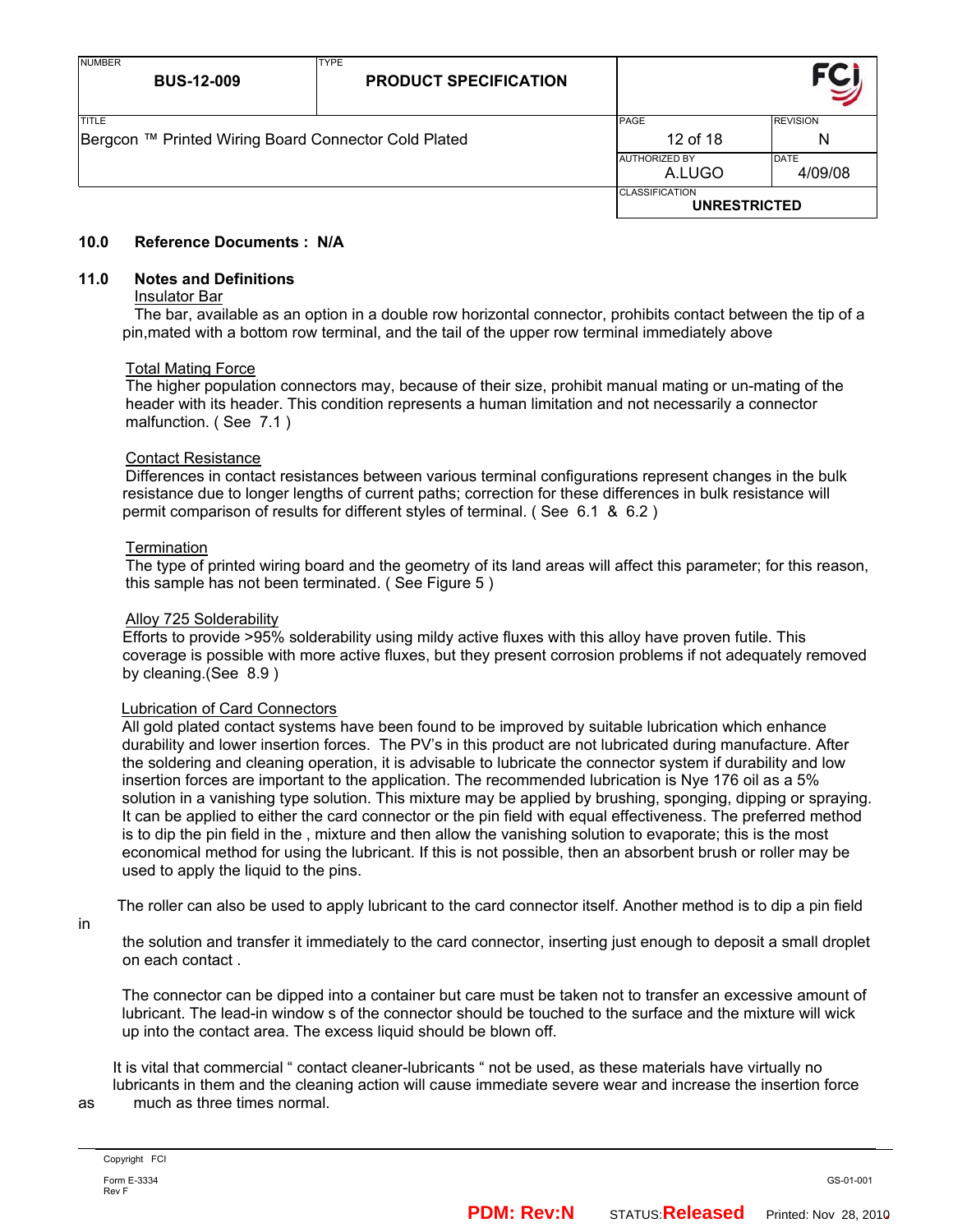| <b>NUMBER</b><br><b>BUS-12-009</b>                                   | <b>TYPE</b><br><b>PRODUCT SPECIFICATION</b> |                                              |                        |
|----------------------------------------------------------------------|---------------------------------------------|----------------------------------------------|------------------------|
| <b>TITLE</b><br>Bergcon ™ Printed Wiring Board Connector Cold Plated |                                             | <b>PAGE</b><br>13 of 18                      | <b>REVISION</b><br>N   |
|                                                                      | <b>AUTHORIZED BY</b><br>A.LUGO              |                                              | <b>DATE</b><br>4/09/08 |
|                                                                      |                                             | <b>CLASSIFICATION</b><br><b>UNRESTRICTED</b> |                        |

# **FIGURE 1-CONTACT RESISTANCE**



## [a]Horizontal



**\* PROBE POSITIONED AT PIN TO BOARD AND TERMINAL TO BOARD SOLDER CONNECTION**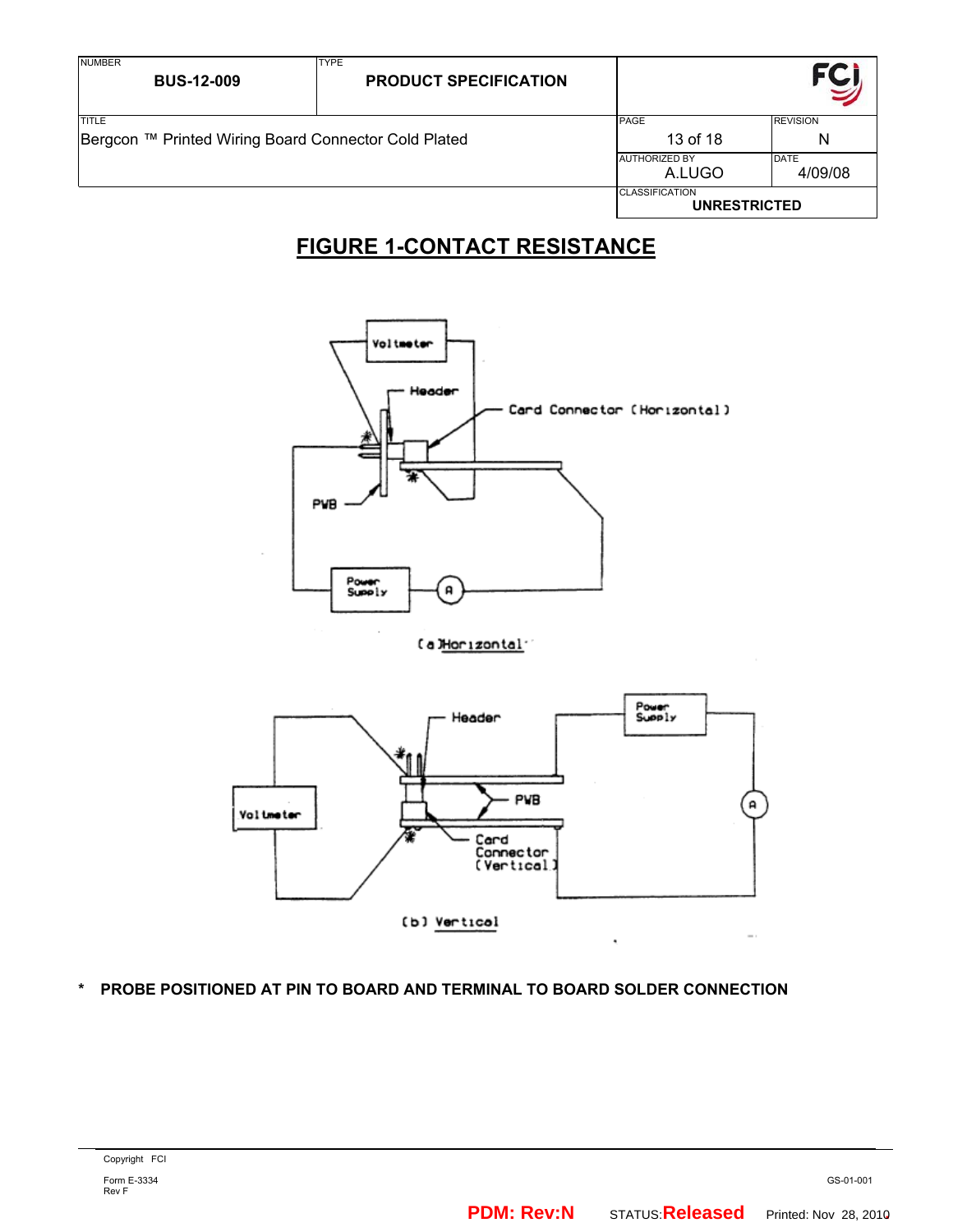| <b>NUMBER</b><br><b>BUS-12-009</b>                                   | <b>TYPE</b><br><b>PRODUCT SPECIFICATION</b> |                                              |                        |
|----------------------------------------------------------------------|---------------------------------------------|----------------------------------------------|------------------------|
| <b>TITLE</b><br>Bergcon ™ Printed Wiring Board Connector Cold Plated |                                             | PAGE<br>14 of 18                             | <b>REVISION</b><br>N   |
|                                                                      |                                             | <b>JAUTHORIZED BY</b><br>A.LUGO              | <b>DATE</b><br>4/09/08 |
|                                                                      |                                             | <b>CLASSIFICATION</b><br><b>UNRESTRICTED</b> |                        |

# **FIGURE 2- MATING HEADER**



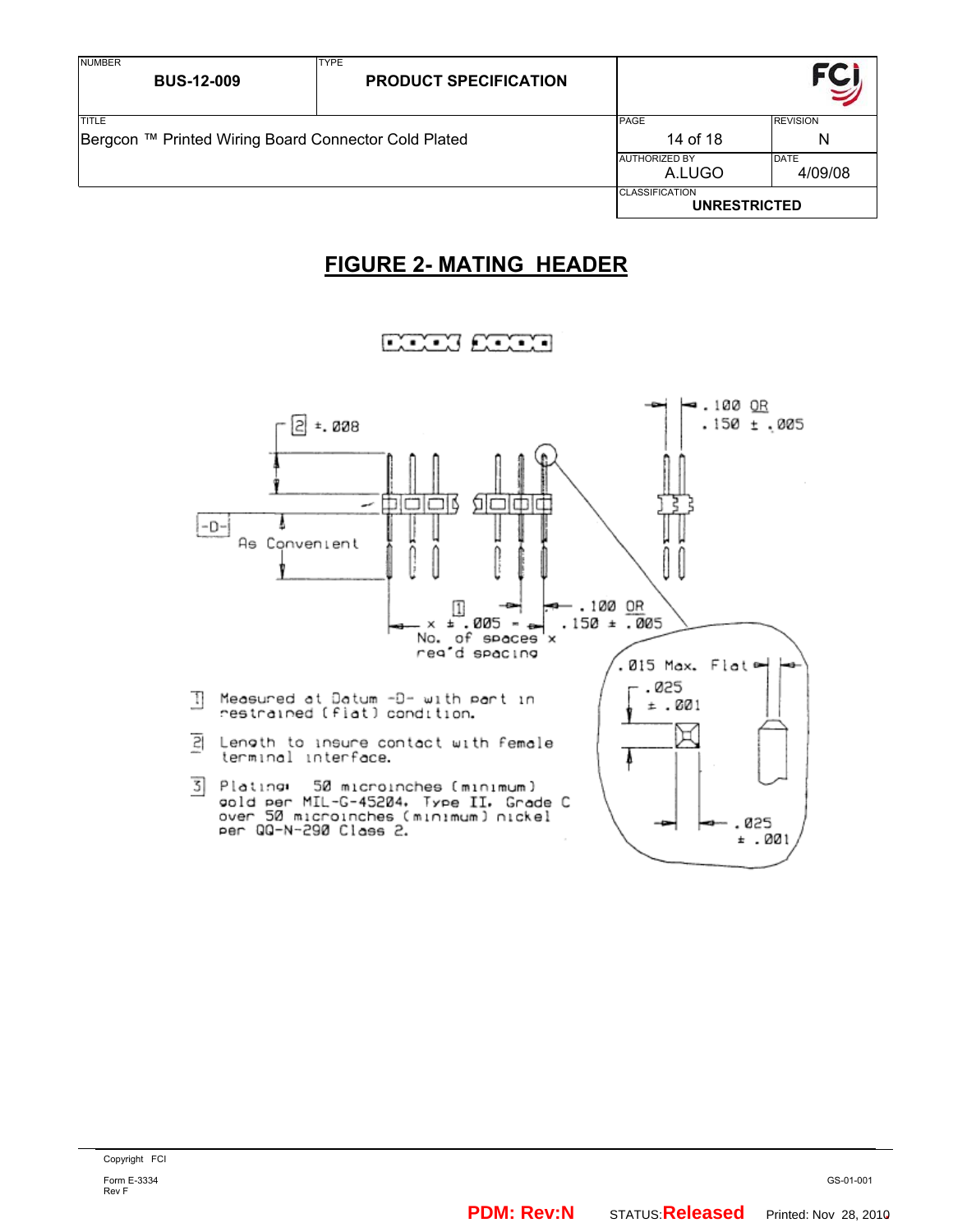| <b>NUMBER</b><br><b>BUS-12-009</b>                   | <b>TYPE</b><br><b>PRODUCT SPECIFICATION</b> |                                              |         |
|------------------------------------------------------|---------------------------------------------|----------------------------------------------|---------|
| <b>ITITLE</b>                                        | PAGE                                        | <b>REVISION</b>                              |         |
| Bergcon ™ Printed Wiring Board Connector Cold Plated | 15 of 18                                    | N                                            |         |
|                                                      | <b>AUTHORIZED BY</b>                        | DATE                                         |         |
|                                                      |                                             | A.LUGO                                       | 4/09/08 |
|                                                      |                                             | <b>CLASSIFICATION</b><br><b>UNRESTRICTED</b> |         |

# **FIGURE 3- INSERTION/ WITHDRAWAL FORCE GAGE**



## DIMENSIONS-INCH

| Gage | Α     | Tol.     | В   | Tol.       |
|------|-------|----------|-----|------------|
| Min. | .0240 | $+0000$  | .25 | $+/- .001$ |
|      |       | $-.0002$ |     |            |
| Max. | .0260 | $+.0002$ | .25 | $+/-0001$  |
|      |       | $-.000$  |     |            |

Material: M2 steel, hacksaw blade or shim stock at. 64 Rockwell grind working surface in direction of polish.

- Polish: To accomplish a 4u " finish, use 400 grit paper with Metadi fluid as lubricant or equivalent method to obtain 4 u " finish
- Clean gage as follows before each use:
	- A. Wash surface with Freon or equivalent and dry with clean cotton. DO NOT TOUCH SURFACE WITH FINGERS.
	- B. Scour surface with pink Pearl eraser.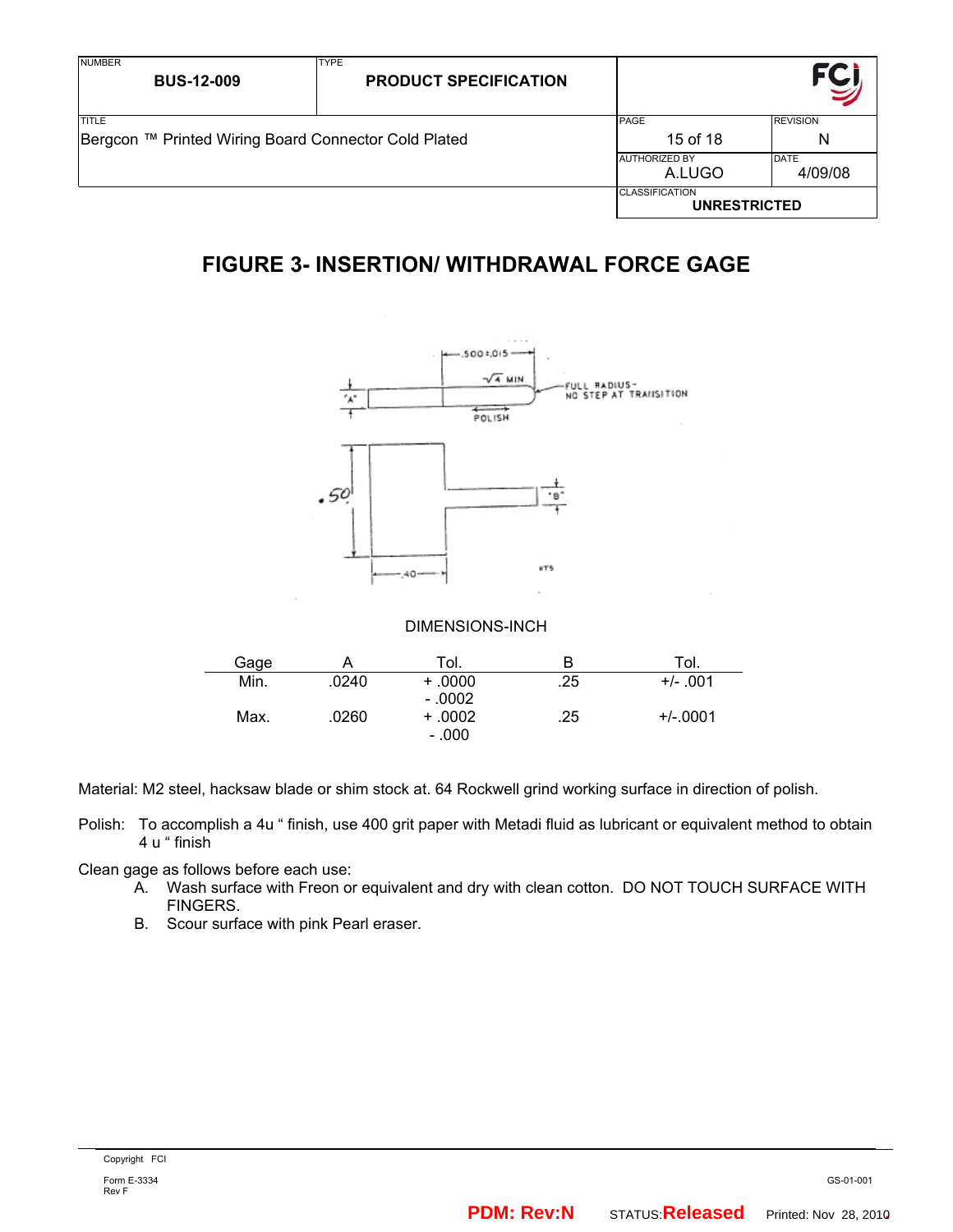| <b>NUMBER</b><br><b>BUS-12-009</b>                                   | <b>TYPE</b><br><b>PRODUCT SPECIFICATION</b> |                                              |                        |
|----------------------------------------------------------------------|---------------------------------------------|----------------------------------------------|------------------------|
| <b>TITLE</b><br>Bergcon ™ Printed Wiring Board Connector Cold Plated |                                             | PAGE<br>16 of 18                             | <b>REVISION</b><br>N   |
|                                                                      |                                             | <b>AUTHORIZED BY</b><br>A.LUGO               | <b>DATE</b><br>4/09/08 |
|                                                                      |                                             | <b>CLASSIFICATION</b><br><b>UNRESTRICTED</b> |                        |

# **FIGURE 4- SHOCK & VIBRATION FIXTURING**

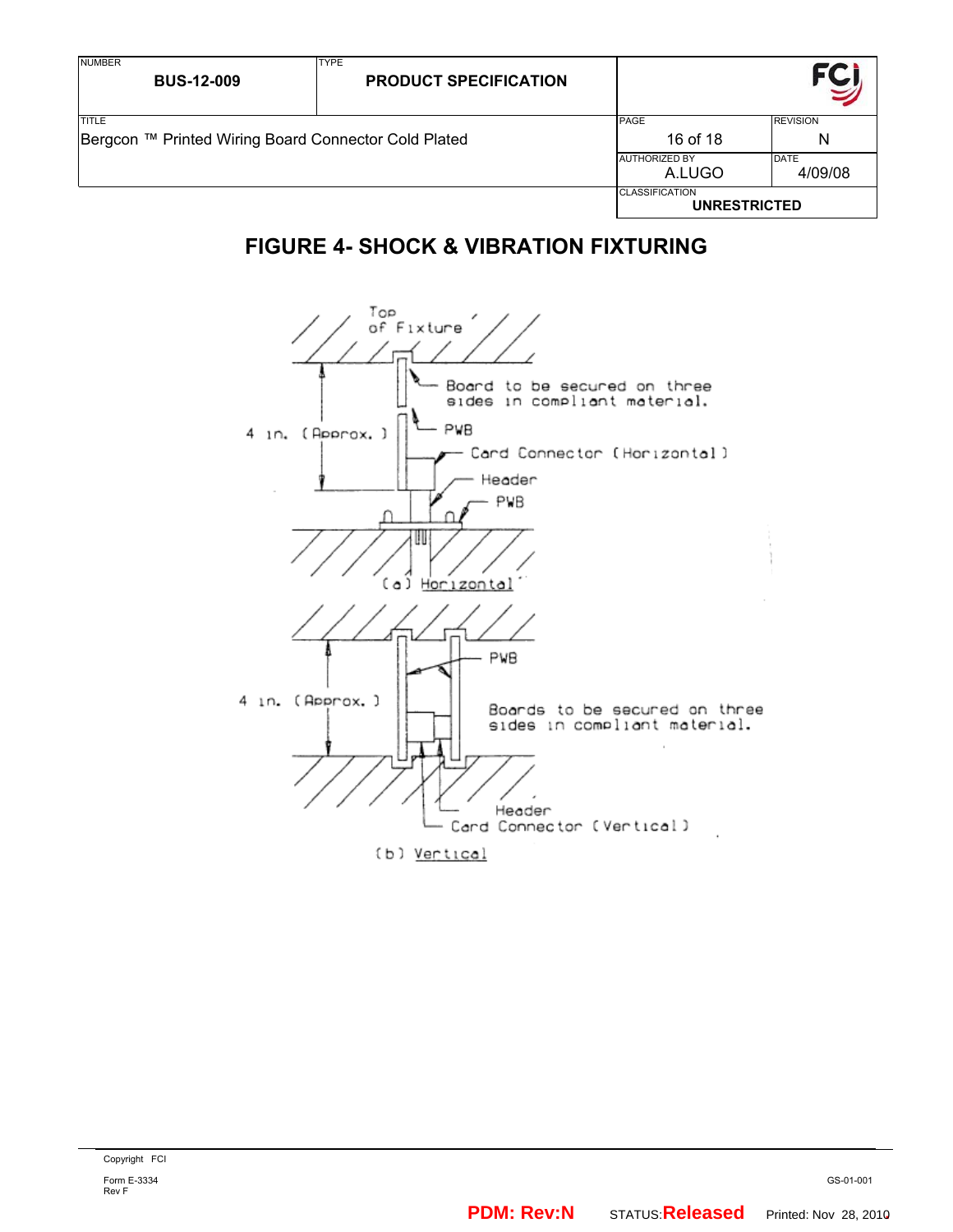| <b>NUMBER</b><br><b>BUS-12-009</b>                   | <b>TYPE</b><br><b>PRODUCT SPECIFICATION</b> |                                              |                 |
|------------------------------------------------------|---------------------------------------------|----------------------------------------------|-----------------|
| <b>TITLE</b>                                         |                                             | PAGE                                         | <b>REVISION</b> |
| Bergcon ™ Printed Wiring Board Connector Cold Plated |                                             | 17 of 18                                     | N               |
|                                                      |                                             | <b>AUTHORIZED BY</b>                         | DATE            |
|                                                      |                                             | A.LUGO                                       | 4/09/08         |
|                                                      |                                             | <b>CLASSIFICATION</b><br><b>UNRESTRICTED</b> |                 |

# **FIGURE 5 – PRINTED WIRING BOARD**



-Z- = 0.310 Horizontal<br>0.100 Vertical<br>0.150 Vertical

NOTES:

- 1. X=.100 +- .005. or .150 +-.005
- 2. Datum –A- located as best average position of front row holes.
- 3. Datum –B- located through average center-line of first hole(s).
- 4. Board to be 2 ounce, single-side, copper clad, glass filled epoxy 0.062 +- 0.010 think.
- 5. Land areas to be plated with solder 100 to 300 micro inches thick.